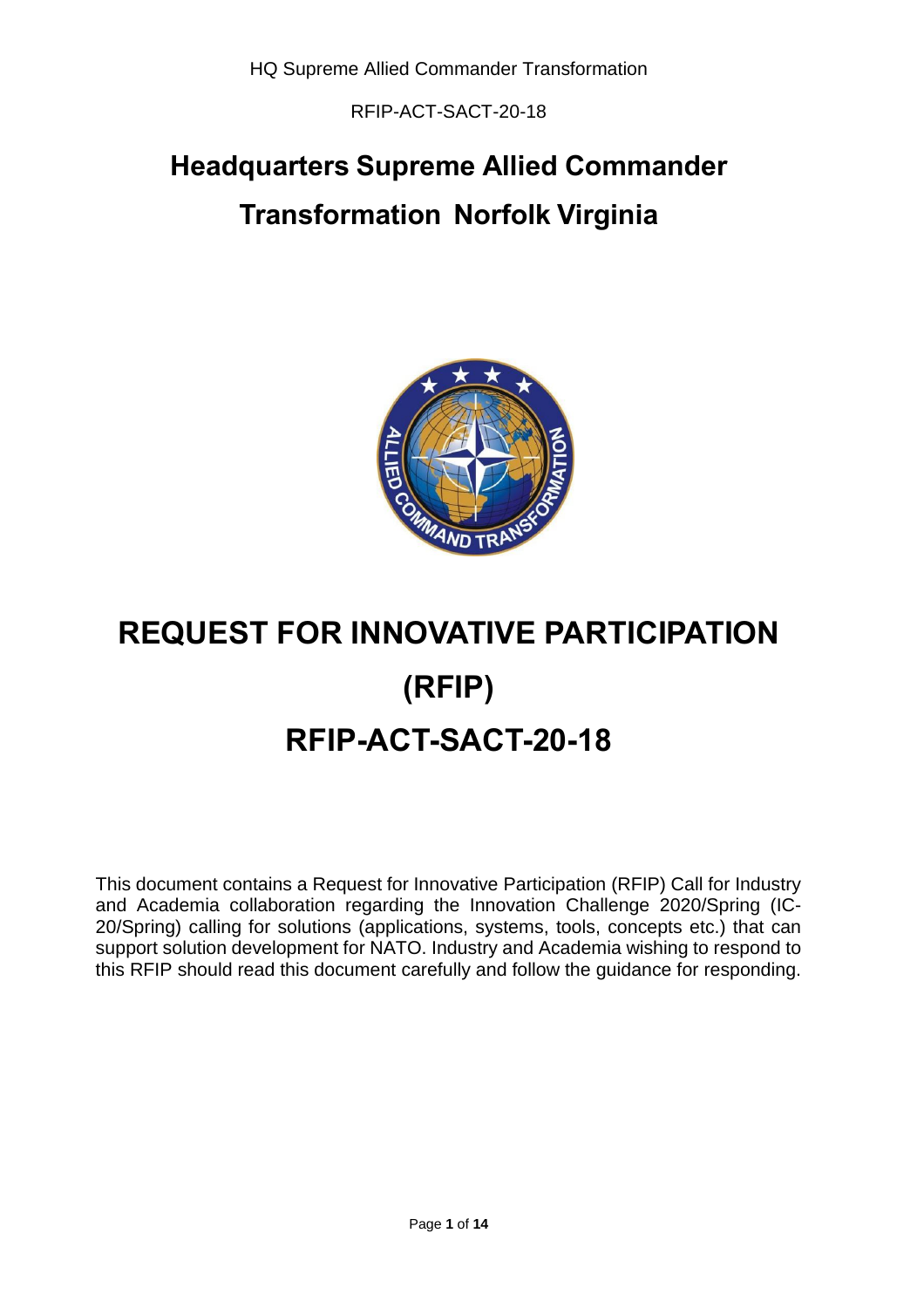| <b>General Information</b>           |                                                                                                                                                                                                                                                                                                        |
|--------------------------------------|--------------------------------------------------------------------------------------------------------------------------------------------------------------------------------------------------------------------------------------------------------------------------------------------------------|
| Request For Information No.          | RFIP-ACT-SACT-20-18                                                                                                                                                                                                                                                                                    |
| <b>Project Title</b>                 | Innovation Challenge 2020/Spring:                                                                                                                                                                                                                                                                      |
|                                      | Solutions to<br>enable leaders, commanders,<br>small<br>specialized tactical units and information systems to<br>identify false information and mitigate the effects of this<br>information on generating a true common operating<br>picture, predicting behaviors, and supporting decision<br>making. |
| Due date for submission of           | 05 May 2020                                                                                                                                                                                                                                                                                            |
| requested information                |                                                                                                                                                                                                                                                                                                        |
| <b>Contracting Office Address</b>    | NATO, HQ Supreme Allied Commander Transformation<br>(HQ SACT)<br>Purchasing & Contracting Suite 100<br>7857 Blandy Rd, Norfolk, VA, 23511-2490                                                                                                                                                         |
| <b>Contracting Points of Contact</b> | 1. Ms Tonya Bonilla<br>e-mail: tonya.bonilla@act.nato.int<br>Tel: +1 757 747 3575<br>2. Ms Catherine Giglio                                                                                                                                                                                            |
|                                      | e-mail: catherine.giglio@act.nato.int<br>Tel: +1 757 747 3856                                                                                                                                                                                                                                          |
| <b>Technical Points of Contact</b>   | 1. Major Gabriel Vallier<br>e-mail: gabriel.vallier@act.nato.int<br>Tel: +1 (757) 747-3659                                                                                                                                                                                                             |
|                                      | 2. Mr. Serge Da Deppo<br>e-mail: serge.dadeppo@act.nato.int<br>Tel: +1 (757) 747-3747                                                                                                                                                                                                                  |
|                                      | 3. Mr. Francois-Pierre Du Cluzel de Remaurin<br>e-mail: francois-pierre.ducluzelderemaurin@act.nato.int<br>Tel: +1 757-747-4198                                                                                                                                                                        |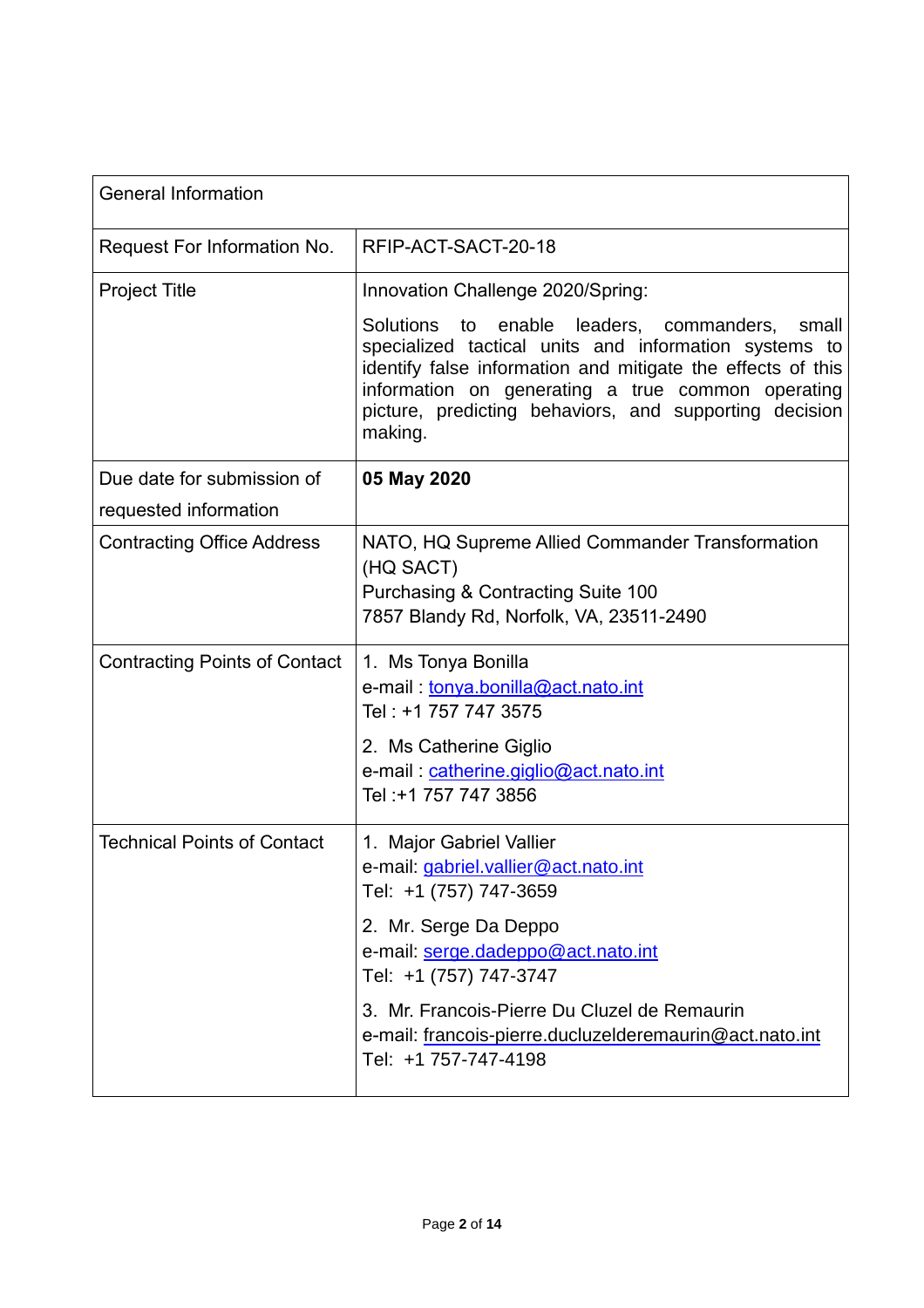#### **SECTION I - INTRODUCTION**

1.1 **Summary**. HQ SACT is issuing this Request for Innovative Participation (RFIP) announcement in order to facilitate collaboration between NATO HQ SACT Innovation Hub and industry and academia regarding solutions<sup>1</sup>. The purpose of this RFIP is to request representatives from industry and academia to submit solutions (either existing and/or under development) to the scenario presented at Annex I (Information and Visualization) to participate in NATO Innovation Challenge 2020/Spring. Submissions must conform to this RFIP.

A Selection Committee composed of representatives from NATO HQ SACT and advisors from the IC-20/Spring Partners<sup>2</sup> will select up to 10 solutions amongst the responses submitted by industry, academia, or by individuals (participating under separate Terms of Participation). The selected solutions will be invited to participate in the IC-20/Spring *Pitch Day* on June 17, 2020, in Rotterdam, Netherlands. Participation in the *Pitch Day* can be onsite or online. An Advisory Panel will be composed of representatives from NATO HQ SACT, the IC-20/Spring Partners and other relevant experts invited by NATO HQ SACT. The Advisory Panel will assist in assessing which solution(s) respond best to the scenario. The final selection of the IC-20/Spring winner will be performed by a Board, composed entirely by representatives of HQ SACT.

The nature of this event will be *discovery* only and will not be intended to solicit contracts. However, relevant solutions could potentially support development of future concepts, doctrine, STANAGs, user requirements, capability development, etc.

- 1.2 **Dates.** The events and timelines of IC-20/Spring is described in Section III. It will take place between March and 17 June 2020, with the IC-20/Spring *Pitch Day* taking place in Rotterdam, Netherlands on 17 June 2020. Exact location will be posted on the Innovation Challenge webpage.
- 1.3 **Disclaimer**. This is a Request for Innovative Participation (RFIP) only, and in no way constitutes a current Request for Proposal (RFP) or a commitment to issue a future RFP.

HQ SACT has not made a commitment to procure any of the products/solutions described herein, and release of this RFIP shall not be construed as such a

 $\overline{a}$ 

<sup>1</sup> In this RFIP, the term "solutions" refers to applications, tools, systems concepts or devices.

<sup>2</sup> Old Dominion University (USA), the Dutch Ministry of Defense (Netherlands), NATO C2 COE (Utrecht,

Netherlands.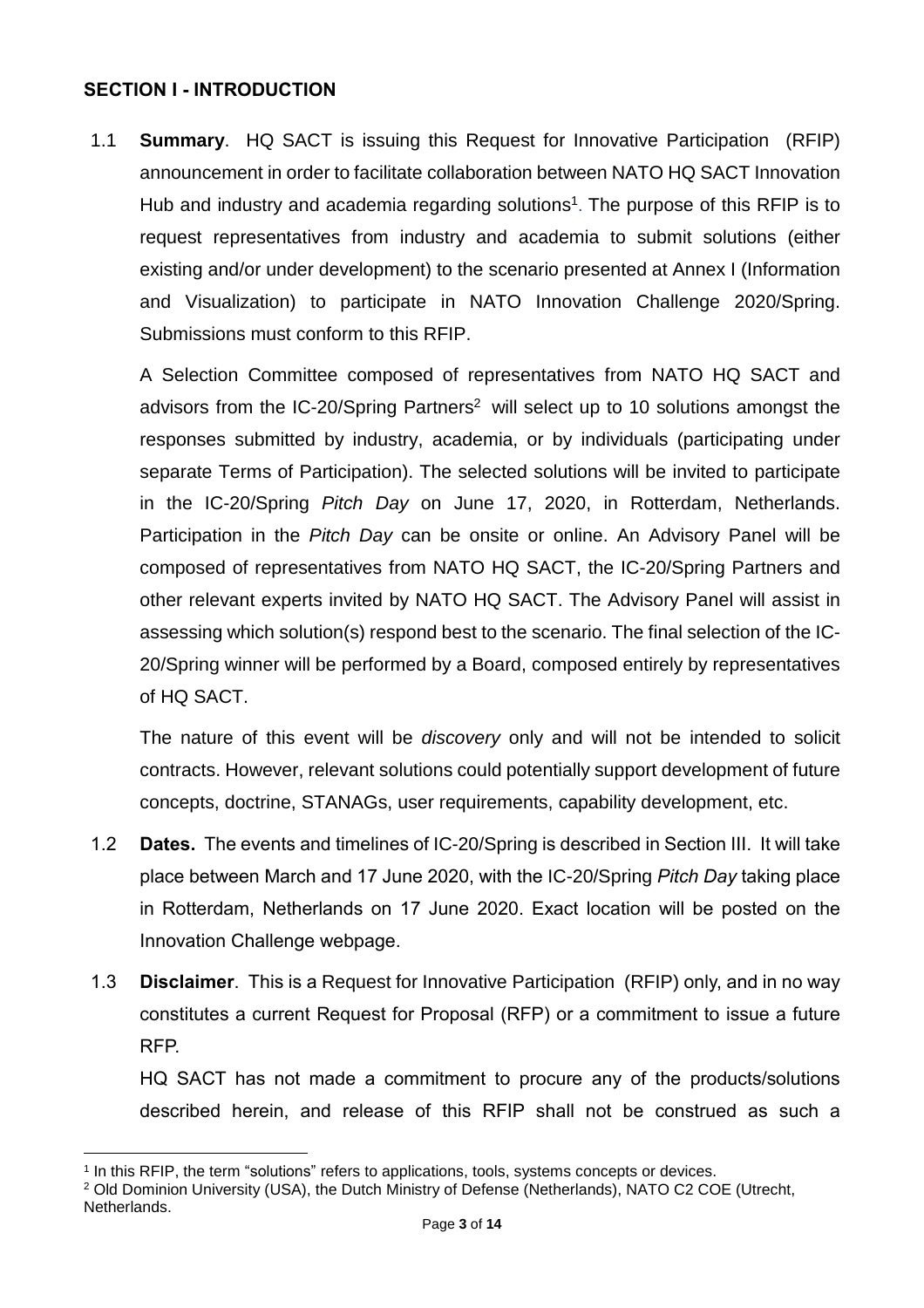commitment, nor as authorization to incur cost for which reimbursement will be required or sought. Further, respondents are advised that HQ SACT will not pay for any information or administrative costs incurred in *responding* to this RFIP, nor will HQ SACT pay costs associated with participating in the IC-20/Spring. The costs for responding to this RFIP and participating in the IC-20/Spring shall be borne solely by the responding party. Not responding to this RFIP does not preclude participation in any subsequent RFP if issued in the future.

#### **SECTION II –BACKGROUND**

#### 2.1 **ACT Framework for collaborative Interaction (FFCI).**

2.1.1 HQ SACT has implemented a Framework for Collaborative Interaction (FFCI) to increase opportunities for industry and academia to contribute to ACT capability development efforts through collaborative work. Such collaboration enables HQ SACT, and NATO as a whole, to benefit from industry/academia models, advice, capabilities and experience in the course of this work. In addition to the benefits ACT gains from such projects, this collaborative effort will provide industry/academia with an improved understanding of NATO's capability requirements and associated issues and development challenges to be addressed by ACT. Potential collaborative projects are on specific topics that are of mutual interest to both parties but shall be restricted to collaborations in non-procurement areas. Several mechanisms have been already developed to support the initiation of collaborative projects between industry/academia and ACT ranging from informal information exchanges, workshops and studies, to more extensive collaboration on research and experimentation.

More detailed information on the ACT FFCI initiative can be found on the ACT web site being developed to support FFCI projects at [http://www.act.nato.int/ffci.](http://www.act.nato.int/ffci)

2.1.4 HQ SACT has since 2017 conducted Innovation Challenges; these are informative and exploratory events focused mainly at the application of new technologies. The collaborative interaction sought for the IC-20/Spring is focused on presenting and demonstrating solutions to enable leaders, commanders, small specialized tactical units and information systems to identify false information and mitigate the effects of this information on generating a true common operating picture, predicting behaviors, and supporting decision making (see scenarios at Annex I). RFIP respondents should be willing to share their knowledge, expertise, and products/solutions with NATO and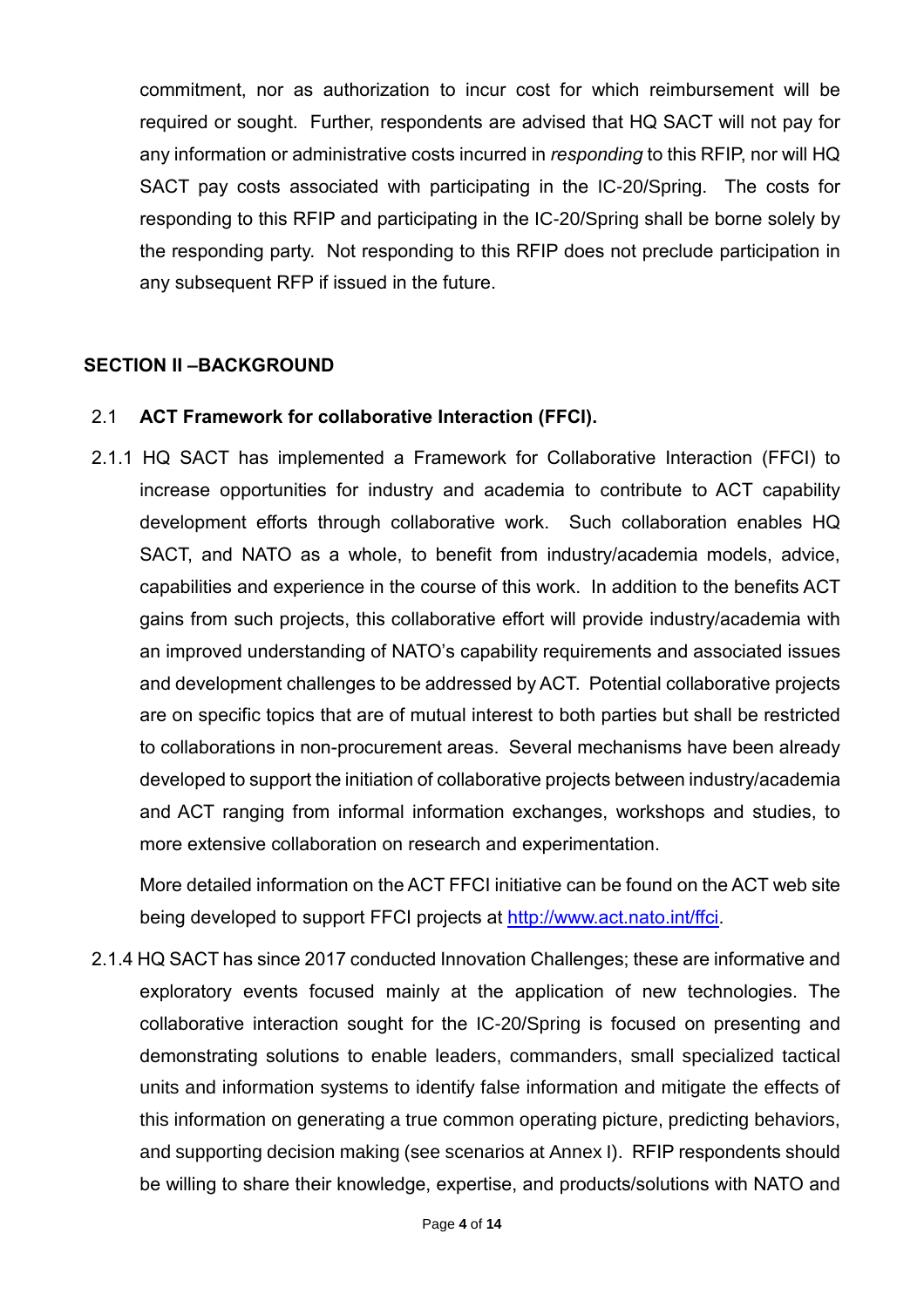national representatives participating in the IC-20/Spring.

2.1.5 IC-20/Spring winner for HQ SACT will be selected by a Board of HQ SACT representatives and announced as part of the *Pitch Day* program.

All information provided in response (abstracts, supporting materials, and, if selected for *Pitch Day*, in the presentations) must be releasable to the public. While the abstracts only will be provided in the public domain if selected for presentation at IC-20/Spring *Pitch Day*, both the Selection Committee and the Advisory Panel will be comprised of representatives from NATO HQ SACT and other relevant experts invited by NATO HQ SACT.

# **SECTION III - DESCRIPTION OF THE IC-20/Spring**

#### 3.1 **Background.**

The HQ SACT Innovation Hub is the main organizer of the IC-20/Spring. The HQ SACT Innovation Hub also coordinates the NATO Innovation Network, federating national entities in order to leverage open innovation. For more information on the HQ SACT Innovation Hub, please visit https://innovationhub-act.org/.

#### 3.2 **Objectives.**

The objectives of this RFIP is to invite eligible industry and academia to participate in IC-20/Spring through submission of abstracts in response to the scenario at Annex I, identifying and exploring existing and emerging technologies that could address current and foreseeable challenges to an effective and efficient approach.

#### 3.3 **Planned activities**. The IC-20/Spring will consist of:

- a. Initial Selection Phase: The selection will be announced 23 days prior to the *Pitch Day,* allowing further development of the presentation Finalists will be contacted directly by email by the Innovation Hub team and the announcement will be made on the IC-20/Spring webpage The selected submissions will be invited to be presented live online or onsite on the *Pitch Day*. Any cost associated with presenting online or onsite remains the sole responsibility of the industry/academia providing the submission.
- b. Final selection phase: On the *Pitch Day*, the winner of the IC-20/Spring will be selected by a Board of HQ SACT representatives and announced as part of the *Pitch Day* program.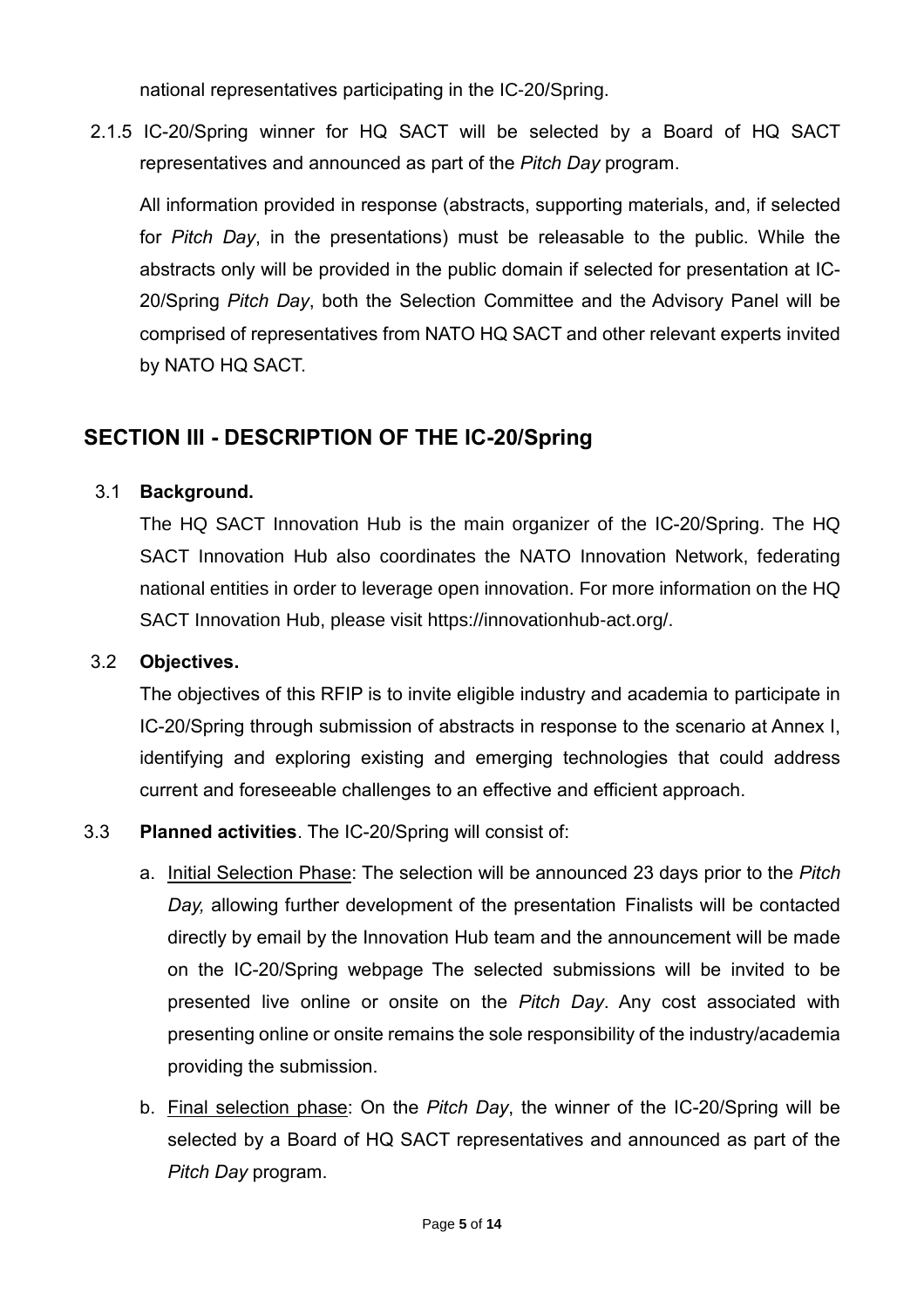- 3.4 **Expected input from industry/academia.** See below in Section IV.
- 3.5 **Expected benefits to industry.** Through this collaboration, HQ SACT offers industry / academia an opportunity to gain awareness about the particularities of the innovation challenges in NATO and Nations. It will be an opportunity to engage with HQ SACT Innovation Hub and other participants within a framework of a community of interest focused on the development of innovative solutions based on new technologies in support of the NATO Innovation Process.

# **SECTION IV - REQUESTED INFORMATION**

- 4.1 **Intent**. The intent of this RFIP is to call for formal collaboration with industry and academia in order to present solutions based on new technologies that can support the improvement of NATO Innovation process. These solutions should be applicable in a federated information environment and should be interoperable by design. Additionally, they should be intuitive, requiring none or very limited training at the enduser level. Solutions are sought at different levels of development, from the "advanced concept development stage" through "customizable applications" available "commercial off-the-shelf". Solutions may address some of the challenges described in the scenario presented in Annex 1, associated to one or more of the following *areas of interest*: ability for leaders, commanders, small specialized tactical units and information systems to identify false information and mitigate the effects of this information on generating a true common operating picture, predicting behaviors, and supporting decision making. The inherent discovery nature of the IC-20/Spring allows also for novel approaches to these challenges.
- 4.2 **Responses to the RFIP**.

**In response to the RFIP, please submit a three page abstract (4500 characters maximum) describing the solution idea. Based on this submission, an IC-20/Spring Selection Committee will select and invite up to 10 abstracts to be presented at the Innovation Challenge** *Pitch Day***.**

The response to this RFIP should be submitted through the webform at https://innovationhub-act.org/eform/submit/nato-innovation-challenge-2020-1. It must contain:

- 1) The name of the participant (Industry/academia)
- 2) The name of the proposed solution and which area(s) of interest it addresses;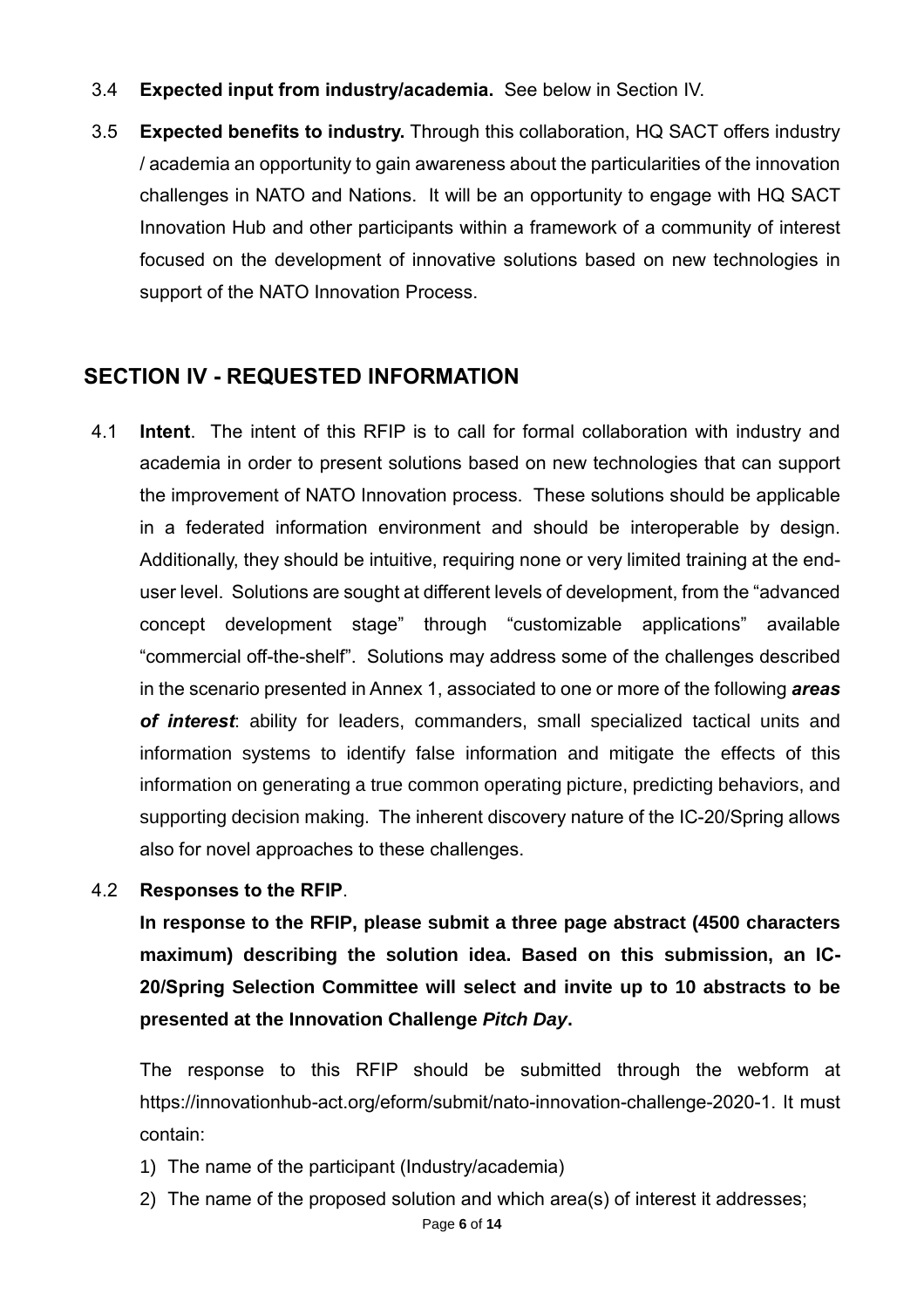3) Name(s) of participant's representative(s) (new representatives cannot be appointed after pre-selection)

The abstract can include:

- up to 4500 characters max text document
- max 5 graphics, pictures or slides
- max 4 min video/audio file

Note that all information provided in response to this RFIP has to be releasable to the public.

- 4.3 **Evaluation of Solutions and Selection Process**. A Selection Committee will be convened to analyze and evaluate the responses to the RFIP and select which submissions will be presented/demonstrated at IC-20/Spring. The Selection Committee will assess each response according to the following criteria:
- 4.3.1 *Eligibility*: The response to this RFIP should reflect a solution that addresses at least one of the areas of interest presented at paragraph 4.1.

Submissions will specifically be scored against:

- o **Usefulness**: Understood as the potential impact of proposed solution on challenge topic.
- o **Innovativeness**: Understood as if it is a genuinely new idea or an already existing solution adapted for this Challenge.
- o **Feasibility**: Understood as if the solution is cost-effective and easy to develop and implement.
- 4.3.2 *Priority*: the Selection Committee retains the right to prioritize the answers to RFIP based on the relevance and diversity of the solutions, on the proposed *demonstration* method, and the complexity of the challenges addressed. Additionally, ensuring a balanced representation of both industry and academia will be part of the prioritization process.
- 4.3.3 *Status*: Only submissions by industry and academia headquartered or located in NATO member countries will be considered for IC-20/Spring.
- 4.4 Terms applicable to this RFIP: The participating industry and academia agree that the IC-20/Spring, without any limitation or further compensation, may use the participant's name as well as voice and/or likeness of its representative(s) in any and all media for the purpose of advertising and promoting the IC-20/Spring, HQ SACT, and any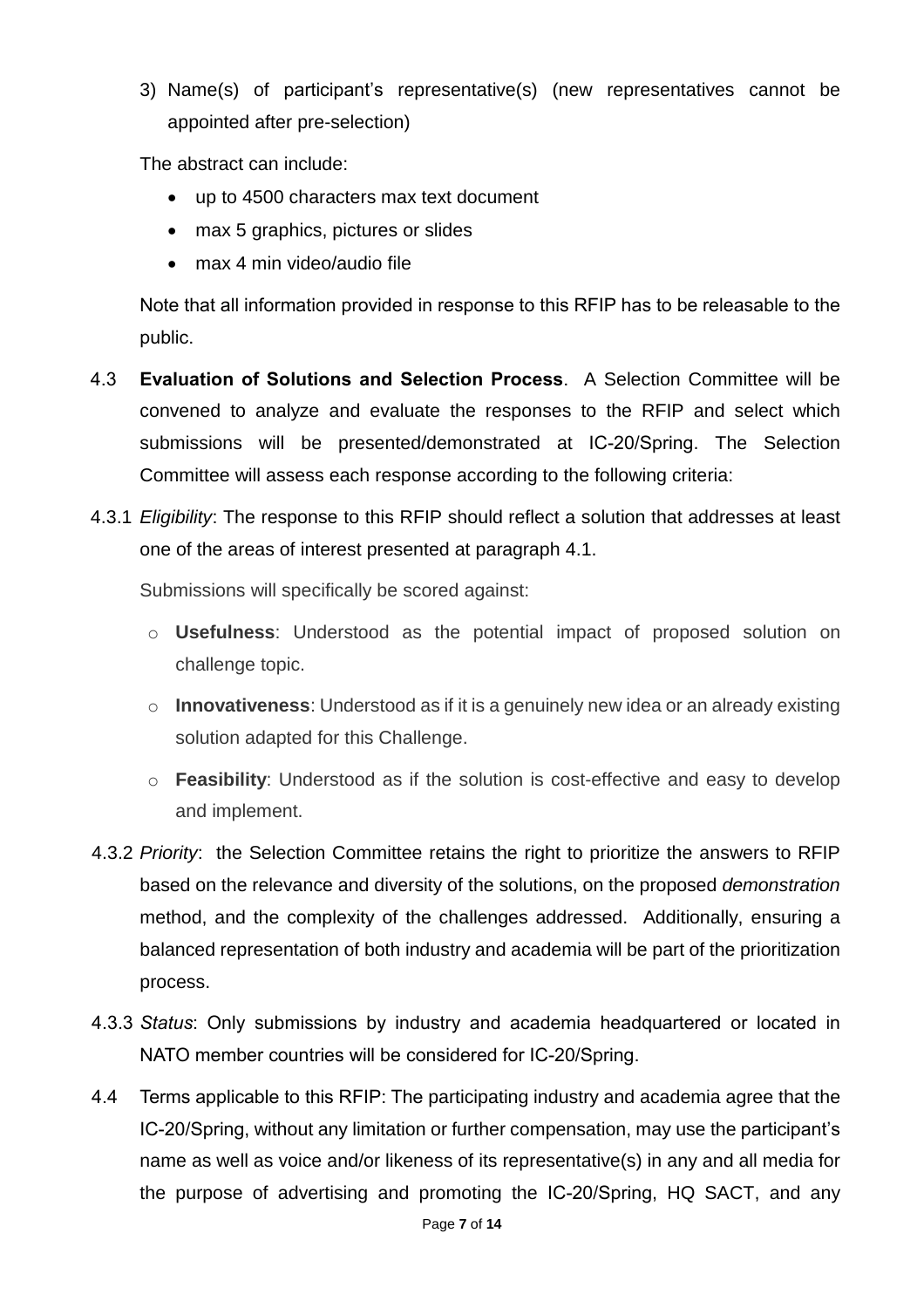associated programs. Further, the participant grants HQ SACT and the IC-20/Spring the right to take photographs and videos of the submission in connection with the challenge and grant the right to the IC-20/Spring to use, and to publish the photographs and videos with or without the participant's name and for any lawful purpose, including but not limited to, publicity, illustration, advertising, and internet and social media content. Additionally, the participants agree that the IC-20/Spring and thus HQ SACT may demonstrate the operation and functionality of the submission (but may not modify or publicize the source code) in connection with advertising and promoting the IC-20/Spring and subsequent events organized by HQ SACT.

- a. The participating industry and academia represent and warrant that there are no contractual or other obligations that would:
	- (i) prevent the participant from granting the right of use provided here and/or
	- (ii) prevent the participant from claiming Intellectual Property ownership rights in materials or inventions created by the participant and incorporated into the submission.
- b. Representation and Warranties: The participating industry and academia represent and warrant that:
	- (i) the participant is the original author of the contributions to the submission;
	- (ii) to the participant's knowledge, the submission will not infringe on any third party's copyright, patent, trademark, trade secret, right of publicity or property or any other right;
	- (iii) the submission is not the subject of any actual or threatened litigation or claim;
	- (iv) the submission will not be obscene, offensive, libelous, pornographic, threatening, abusive, or otherwise objectionable; and
	- (v) the submission will not contain any content that is illegal, would constitute or encourage a criminal offense, or would otherwise give rise to liability or violate any law.
- c. The participating industry and academia agrees to grant to the IC-20/Spring (and thus HQ SACT), a non-exclusive, use of the submission as necessary to conduct the IC-20/Spring and for internal evaluation purposes by HQ SACT:
	- (i) in any Intellectual Property incorporated into the submission;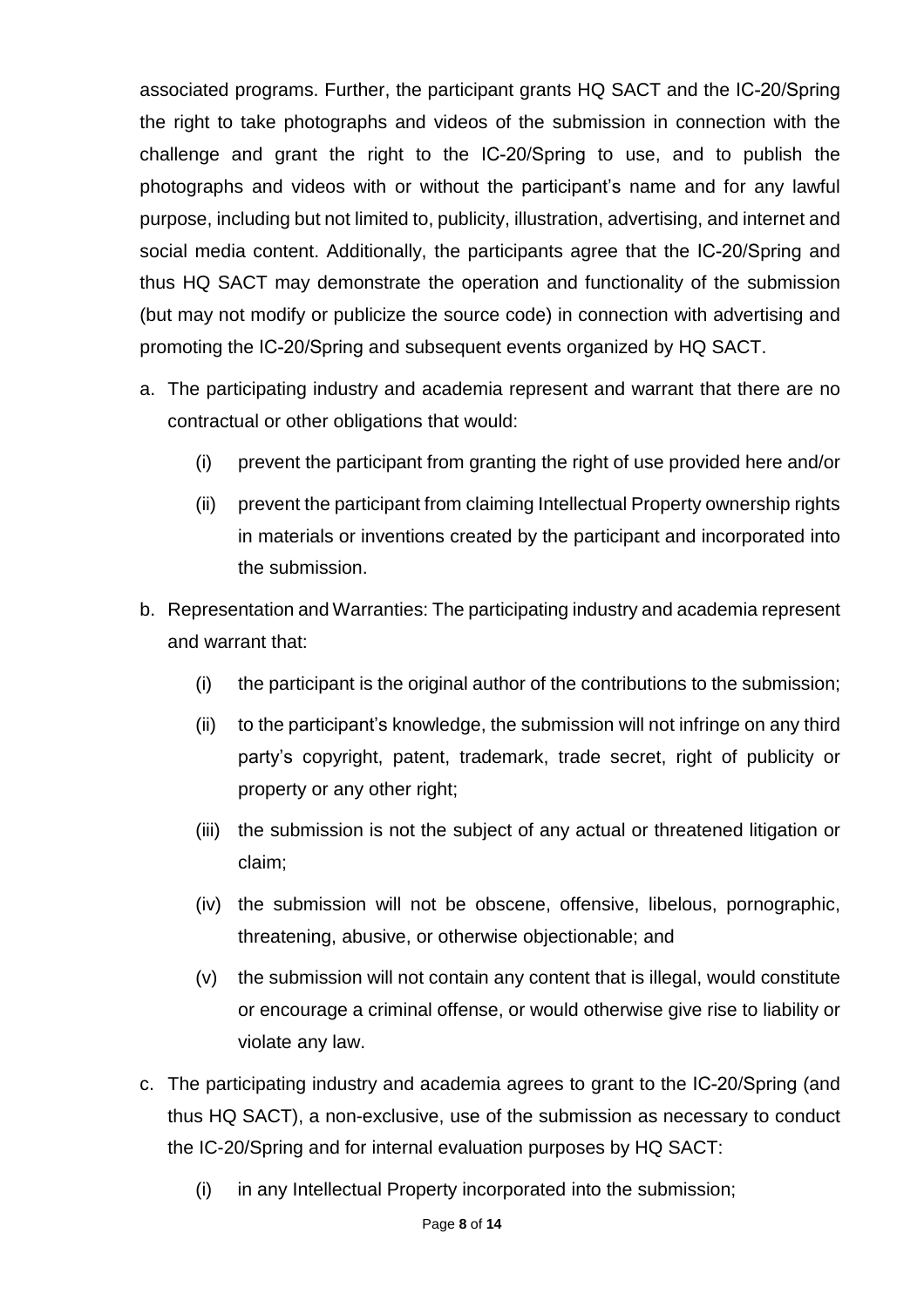- (ii) in Intellectual Property that is needed to operate or use the submission;
- (iii) in Intellectual Property covering other materials or inventions that are incorporated into the submission, and/or
- (iv) in Intellectual Property that is needed to operate or use the submission.
- d. Further, participants acknowledge and agree that the submission is submitted on a non-confidential basis, and that the IC-20/Spring (and thus HQ SACT) shall have no obligation to prevent the disclosure or otherwise treat as confidential such submission. Also, to the extent that the submission includes publication of information or content on [innovationhub-act.org,](https://www.innovationhub-act.org/) participating industry and academia consent to terms governing utilization of any information or content published on [innovationhub-act.org.](https://www.innovationhub-act.org/)
- e. By responding to this RFIP and participating in the IC-20/Spring the participating industry and academia acknowledge and agree that the IC-20/Spring may receive many entries and submissions in connection with this and/or other participants, and that such entries and submissions may be similar or identical in theme, idea, format, or other respects to the submission. By responding to this RFIP the participating industry and academia waive any and all past, present or future claims against HQ SACT and the IC-20/Spring relating to such similarities, or asserting that any compensation is due in connection with the submission.
- f. Limitation of Liability: In no event shall the HQ SACT or the IC-20/Spring be liable for incidental, exemplary or punitive damages arising out of or in connection with the IC-20/Spring, industry and academia participation, or the submission. If a participant has a dispute with any participant in the IC-20/Spring or any other third party, the participating industry and academia release HQ SACT and the IC-20/Spring from any and all claims, demands and damages, (actual and consequential) of every kind and nature arising out of or in any way connected with such disputes.
- g. Release and Indemnification: By responding to this RFIP and participating in the IC-20/Spring, industry and academia agree, on behalf of that participant and the heirs, executors and administrators, to release and hold harmless the IC-20/Spring (and thus HQ SACT) from any claim, liability, damage, litigation, illness, injury or death that may occur, directly or indirectly, whether caused by negligence or not, from participating in the IC-20/Spring. This includes any entry (submission)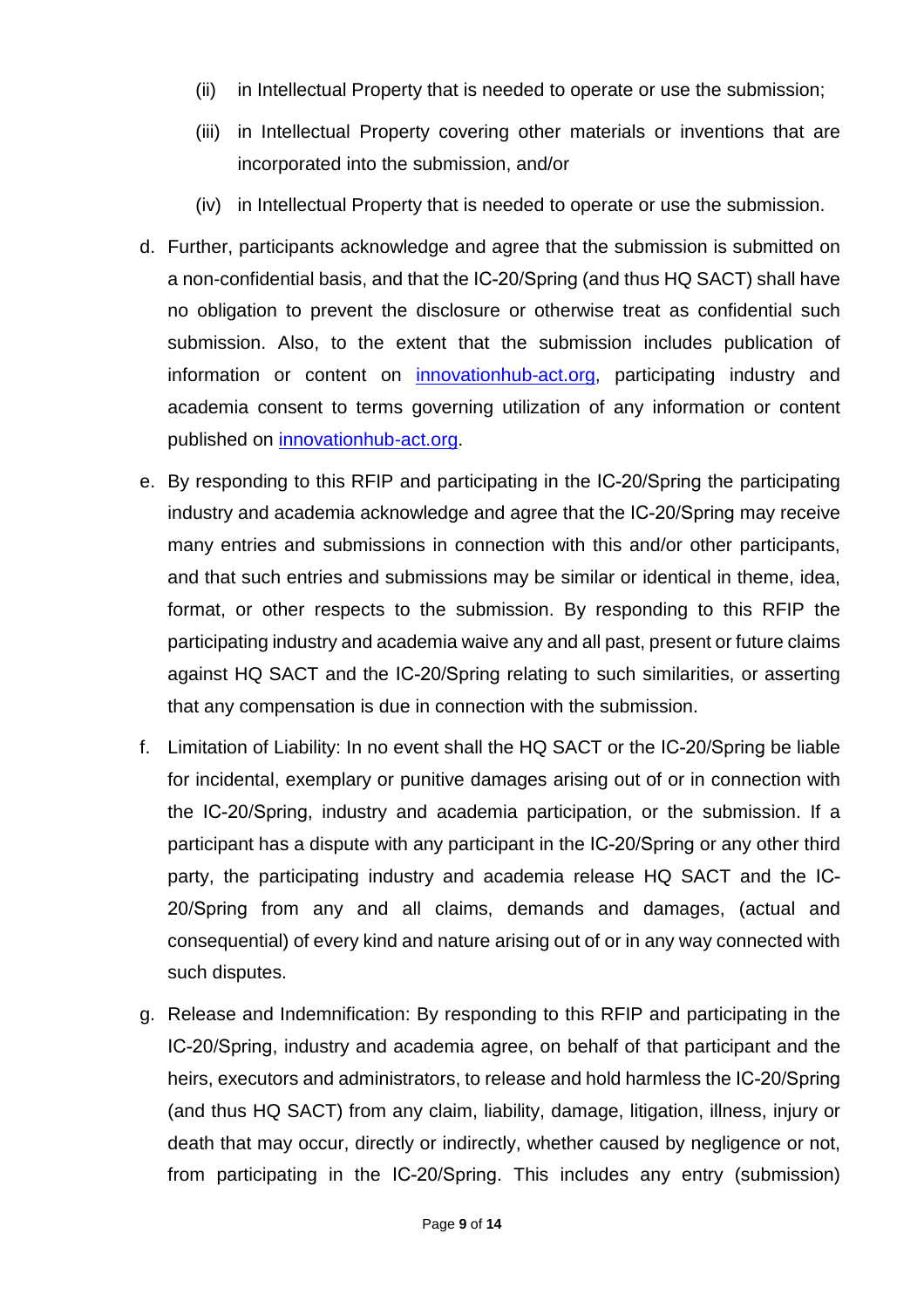submitted by the participating industry and academia.

- 4.5 **Communication and Follow-on**. The answers to RFIP should be submitted through the Innovation Hub webform at https://innovationhubact.org/eform/submit/nato-innovation-challenge-2020-1. Post-submission, RFIP respondents may be contacted to provide additional information on their proposals/response. The results of the selection process will be posted on the Innovation Hub webpage: <https://innovationhub-act.org/nato-innovation-challenge>
- 4.6 **Questions**. Questions of a technical nature about this RFIP announcement shall be submitted solely to the Innovation Challenge Forum:

<https://www.innovationhub-act.org/forums/innovation-challenge>

Accordingly, questions shall not contain proprietary and/or classified information

- 4.7 **Deadline for responding to this RFIP**. May 05, 2020
- 4.9 **Summary**. This is an RFIP only. The purpose of this RFIP is to request both industry and academia to present and demonstrate solutions (either existing and/or under development) based on new technologies that may support the improvement of NATO Innovation Process. HQ SACT has not made a commitment to procure any of the products/solutions described herein, and release of this RFIP shall not be construed as such a commitment, nor as authorization to incur cost for which reimbursement will be required or sought. It is again reemphasized that this document is a RFIP, and not a RFP of any kind.

For more information on the Innovation Challenge IC-20/Spring, please visit <https://innovationhub-act.org/nato-innovation-challenge>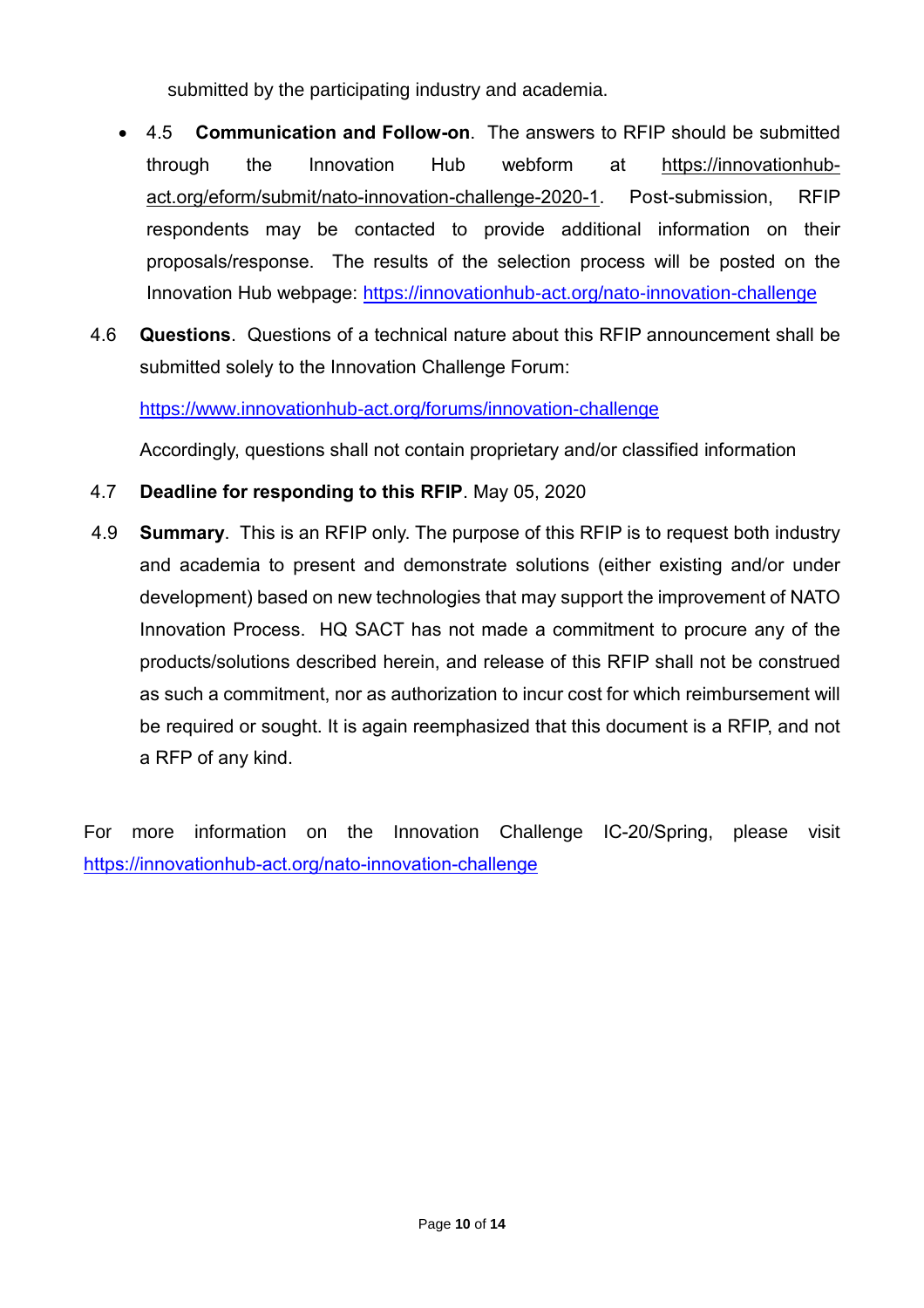#### **ANNEX I – SCENARIO AND QUESTIONS**

#### **Background**

The world is filled with competing interests. All of them try to change the thinking and behavior of specific groups, subgroups or individuals to achieve their own missions. A beverage company tries to convince consumers to buy their brand of soda. A charity tries to convince people to become actively involved in a social problem. Even a military intervention team must try to convince local populations that their actions are in their best interests.

Regardless of context – corporate, social, or military - in order to achieve your goals, you must be aware of both the physical and information spaces in which you operate. Therefore, it is important to be aware of your surroundings (i.e. What is happening? Who is doing it? What information is out there? Where is it coming from? Who is it coming from? What are their motives?). You must develop an understanding of how situations will develop in your surroundings (i.e. What will happen next?). You need a mechanism to choose the optimal course of action (i.e. What will I have to do to achieve my goal?).

As situations get more complex and bigger spaces are considered, it becomes more difficult to monitor the physical and informational environments. Naturally, this makes it harder to anticipate developments and to choose optimal strategies for achieving your mission.

Achieving your goals (e.g. selling your product, or conveying your idea or opinion) becomes even more difficult when competitors or adversaries are considered. These entities sometimes have goals which conflict with yours (e.g. selling their product, or conveying their idea or opinion). For instance, another brand of soda might claim their product is superior and that your product is flawed (e.g. unhealthy, dangerous, tasteless). Likewise, a deployed military mission might experience difficulty in finding acceptance in a local population when a subgroup of that population is actively discrediting them.

Today's technologies present increased capabilities to manipulate information, cloak activities, and cloud understanding of situations. This makes it even more difficult to understand what is going on, anticipate what will happen, and decide on the optimal courses of action. These things can severely impact the well-being of a population, the prosperity of a company, or the success of a mission.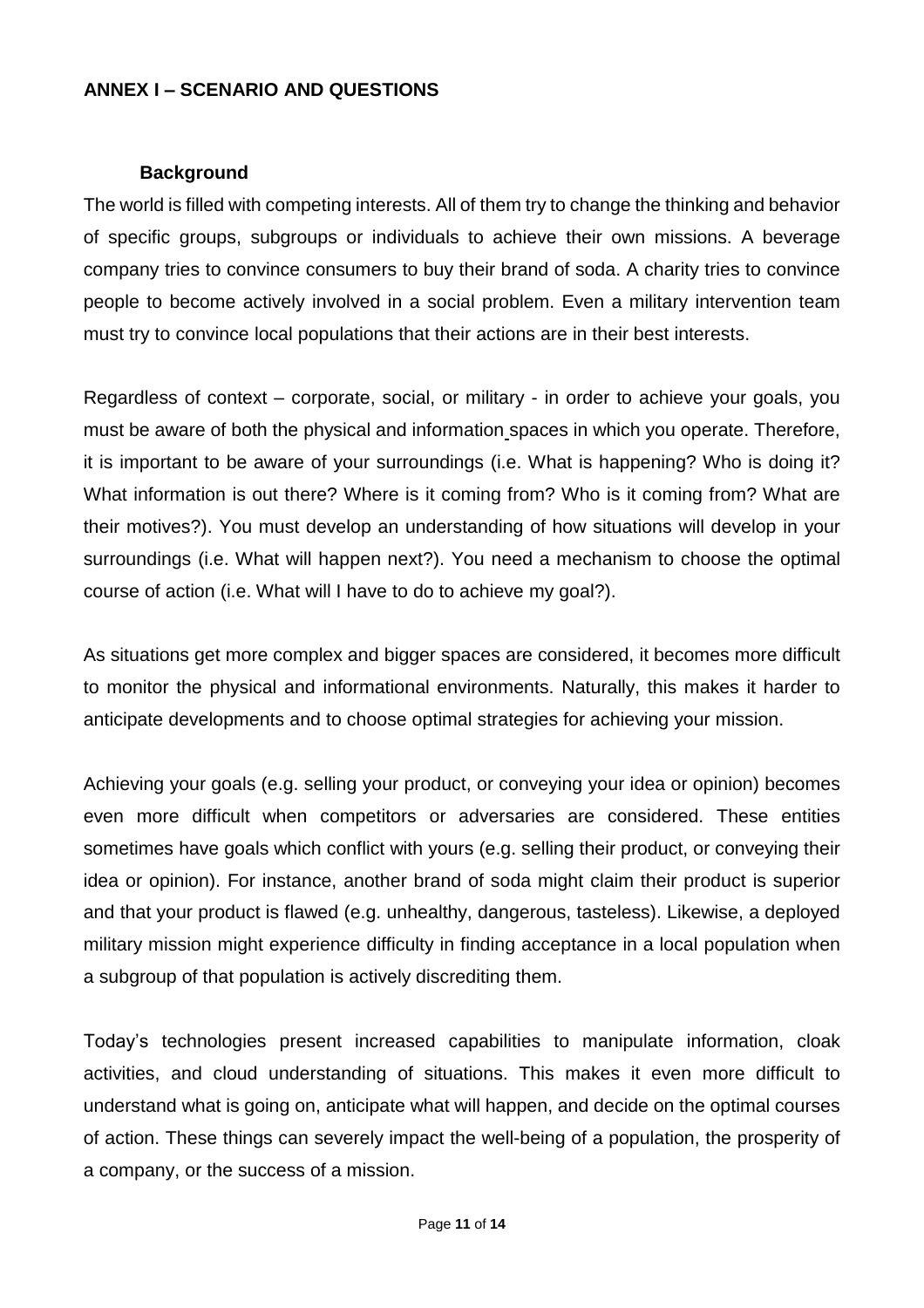Next, will follow a fictional military scenario which illustrates the complexity of monitoring surroundings, anticipating developments and choosing optimal strategies to obtain your goals, in a large, complex environment with several conflicting interests. Similar scenarios could be developed for businesses competing for market shares, or organizations seeking to promote their vision.

#### **Scenario**

In this fictional scenario, population levels of a random continent have risen rapidly and drastically. The social infrastructure in the countries of this continent were not designed to accommodate this growth, and emergency shelters were constructed. These emergency shelters were placed wherever space was available and are reluctantly accepted by the local communities. Within the shelters people of different ethnicities and cultures are tightly packed together, leading to social tension within the shelters. To make matters worse, the continent has been struck by a severe draught, causing a shortage of both food and water. Because of these shortages, small riots have broken out throughout the area, both inside and outside of the shelters, fighting for more of these commodities.

Despite the efforts made by individual governments to maintain the social order in their respective countries, social tensions continue to rise as time goes on. The tensions have created a favorable environment for an anarchistic insurgent group to form and rise to power. In the previous weeks, these armed insurgents have led a carefully planned campaign, appropriating as much of the scarce commodities as they can. Furthermore, the insurgents are targeting valuable objects (e.g. energy plants, water plants, etc.) to disrupt the social order even more. Besides fighting in the physical landscape, the insurgents are also working the social landscape by redistributing the commodities they have gathered. These actions have earned the insurgents the support of the locals, leading the locals to both actively and passively support the insurgent's cause.

Unfortunately, the insurgents are also extremely active in the informational landscape, continuously advocating their cause on the internet, and feeding true and false information into various information systems to disrupt civilian life. They are also generating both true and false information concerning their location and plans.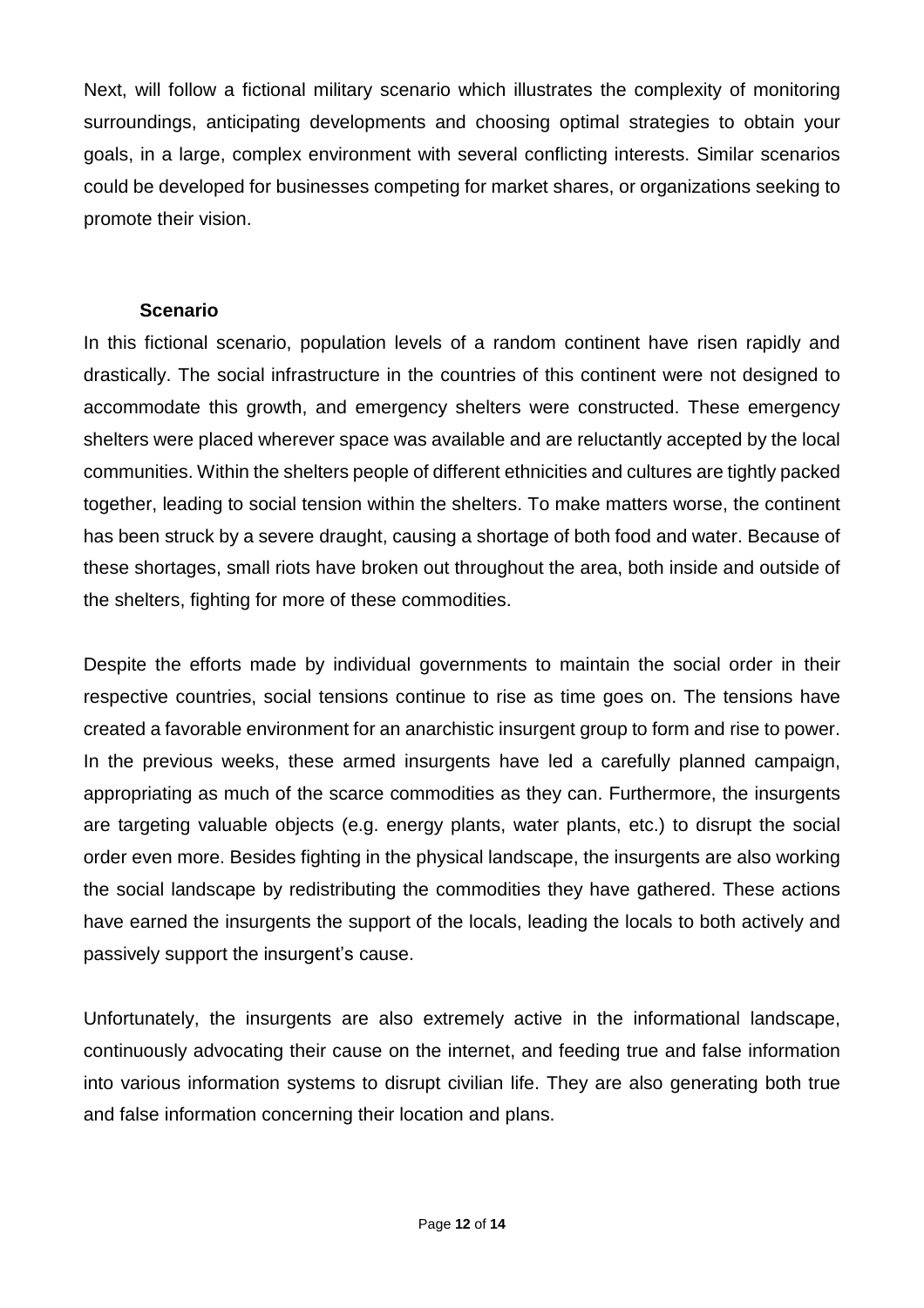As the peace and stability in this continent is jeopardized, the North Atlantic Council decides to deploy the enhanced NATO Response Force (eNRF) in response to a request (mandate) from the United Nations Security Council, reacting to the increased concerns of the governments in said continent and their request for international support. In order to be able to respond to its mandate, the eNRF quickly needs to establish and maintain an overview of the area of operations. Once this operating picture is established, eNRF supporting data systems need to acquire additional information to aid in predicting behaviors of both the population and the insurgent groups. Finally, the system needs to aid commanders in their decision-making by examining courses of action and making recommendations on how to proceed.

#### **The Challenge**

This Innovation Challenge is seeking innovative solutions that will enable leaders, commanders, small specialized tactical units and information systems to identify false information and mitigate the effects of this information on generating a true common operating picture, predicting behaviors, and supporting decision making. The solutions should consider one or multiple of the following issues:

#### **Commanding Officer Dashboard**

Commanders need to monitor and understand the environment of a given space of operations (i.e. continent, country, city, and neighborhood). Being able to predict how situations in the environment will develop, facilitates making decisions which are beneficial to their people and ultimately, to reaching their goal. Therefore, we are looking for solutions that will:

- Provide a way to gather, sort (e.g. on relevancy, urgency etc.) and discriminate (e.g. real from fake) information (open source and private) concerning the space of operations. For this challenge, it is important that a large space is considered (big data). The gathered information needs to be presented in a concise and intuitive way, enabling efficient navigation through the information.
- Provide a way to autonomously discriminate between true and false (or trustworthy and untrustworthy) information concerning a specific topic. Identifying false or untrustworthy information given a specific topic will enable a commander to retain a clear overview of the surroundings and facilitate the commander in stopping the false information from spreading.